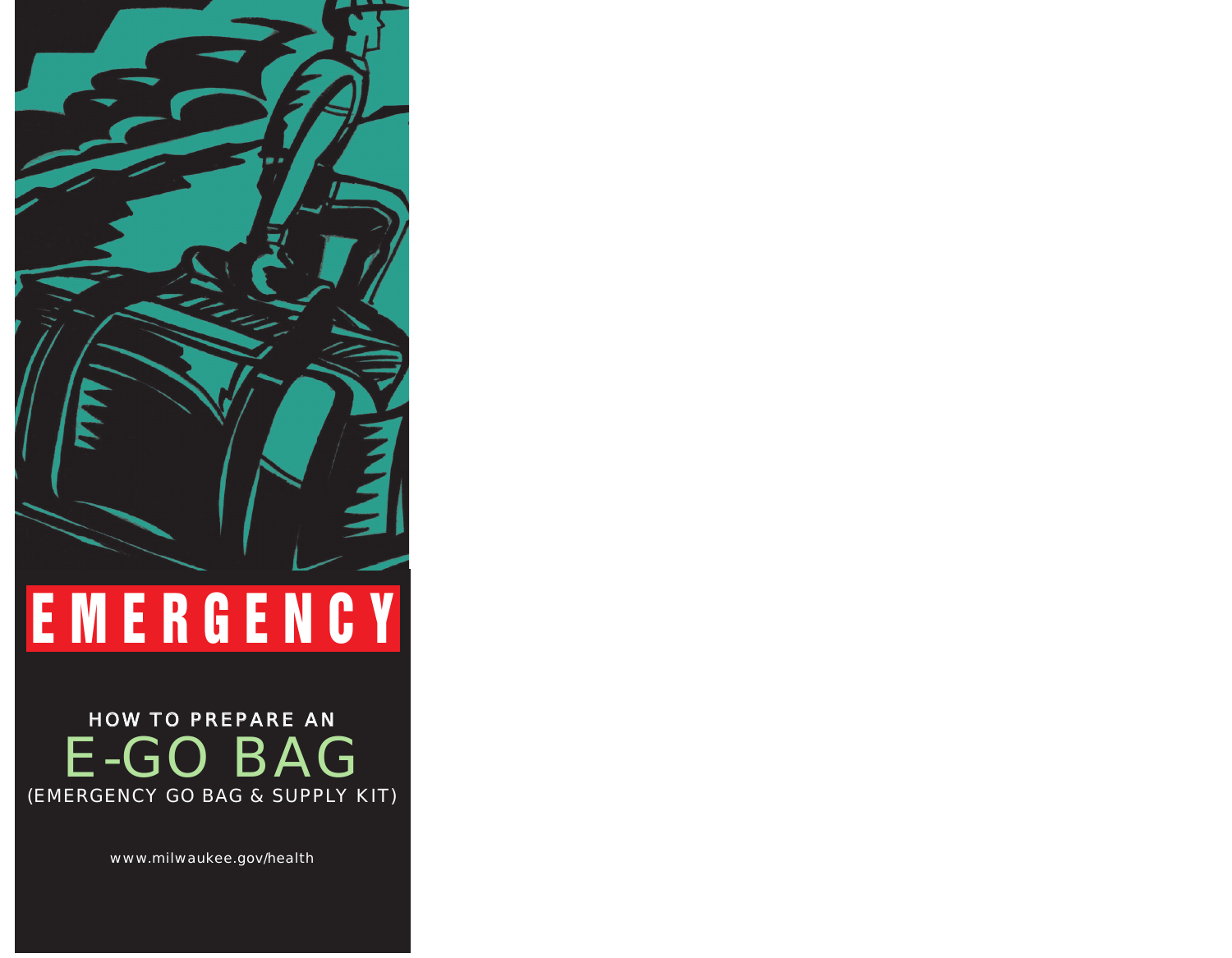## **E-GO BAG**

**E-GO BAG**

When emergencies happen, it is important to be prepared. Create an EMERGENCY-GO BAG to take with you if you suddenly need to evacuate or leave your home. An E-GO BAG is a portable kit that includes items that you need to survive while you are away from your home.

#### YOUR E-GO BAG SHOULD INCLUDE THE FOLLOWING ITEMS:

• Bottled water and food that comes in easy-to-open cans or pop-top containers (at least a one day supply)



#### • Small first aid kit (include bandages, hand sanitizer, gloves, ointment, pain reliever (ibuprofen) and ice packs)

- A blanket throw
- Sturdy shoes/boots
- Warm clothes, rain gear and hats
- An extra pair of glasses and/or hearing aid
- Personal hygiene items (include soap, wipes, toilet paper, feminine hygiene products, toothbrush and toothpaste)



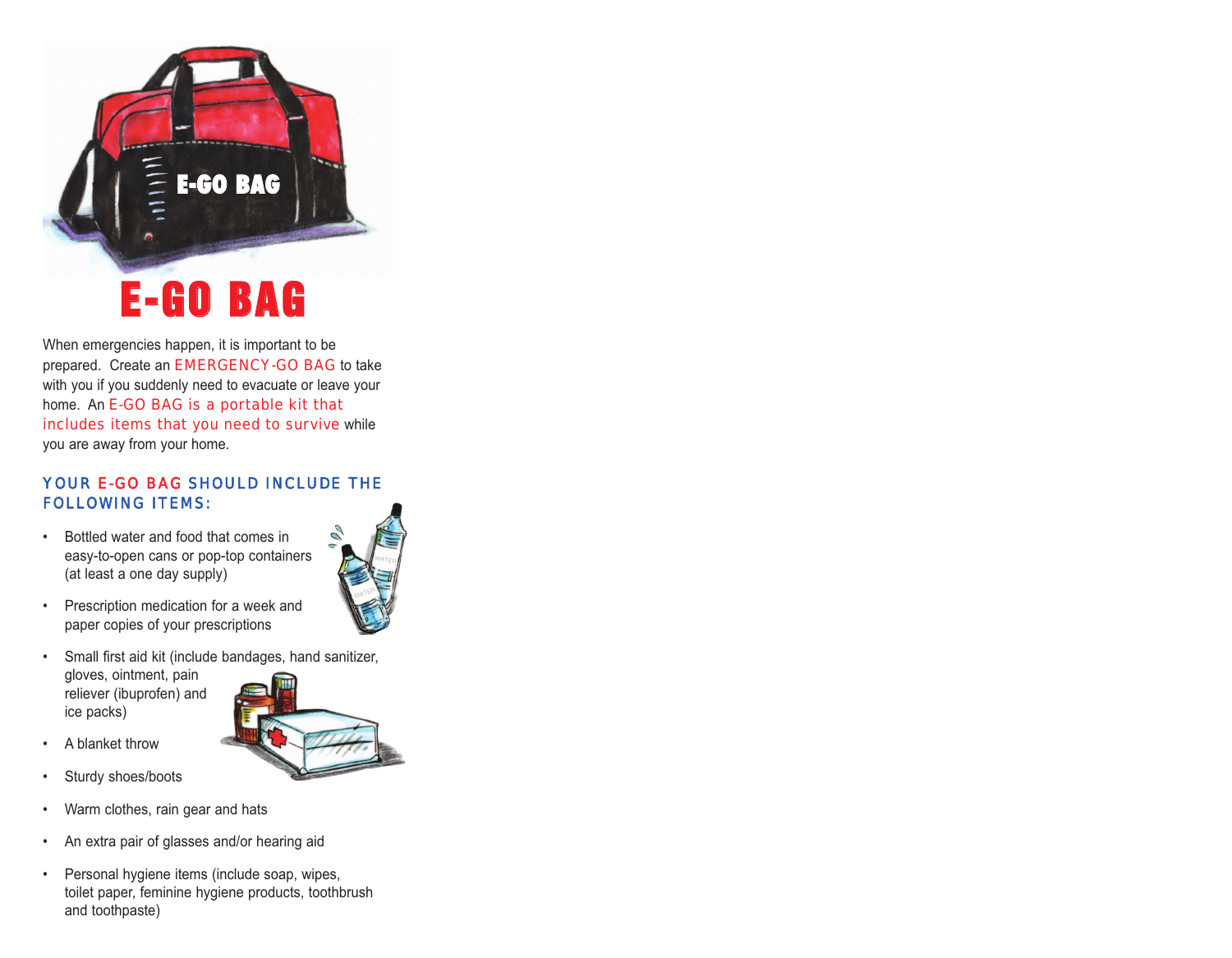- Plastic garbage bags for waste
- Dust mask
- Items for family members with special needs (children, seniors, people with disabilities)—such as canes, walkers, diapers and formula
- Essential items for pet care: water, food, updated medical records including vaccinations such as Rabies, leashes, crates and carriers
- **Flashlight**
- Battery-operated/manual radio
- Extra Batteries (sizes AA, AAA, C, D)
- Pocket knife
- Whistle and pepper spray
- Extra house and car keys
- Paper, pens and tape for leaving messages



- A family communications plan that includes emergency phone numbers
- A regional road map for travel
- Credit and debit cards
- Small amounts of money such as coins, one and five dollar bills just in case you are not able to use your credit/ debit cards

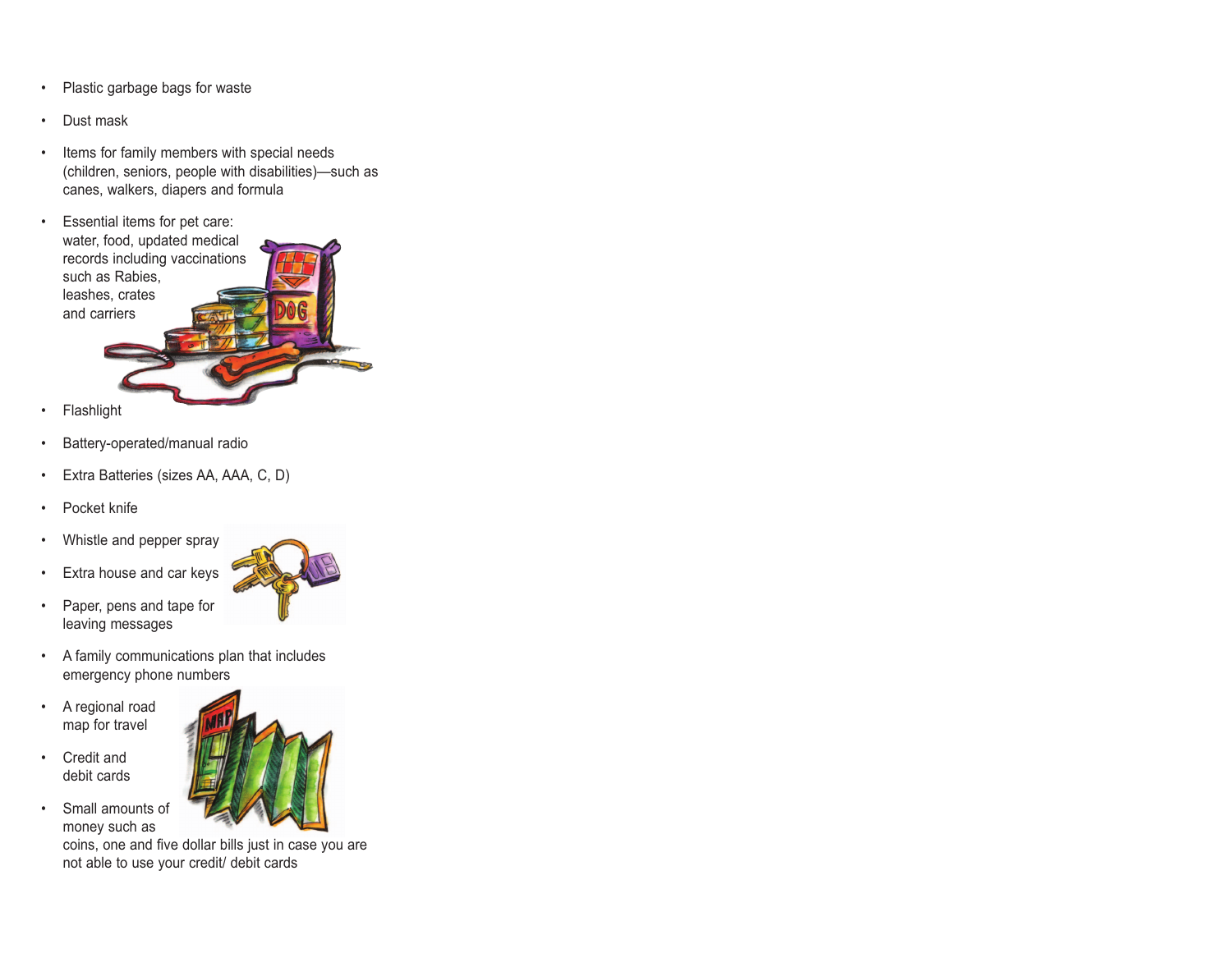- Copies of important documents such as identification, passports, home and auto insurance information, account numbers (bank and credit cards) stored in a waterproof folder/bag
- A recent family photo for identification – including your pets



### **HELPFUL TIPS**

Although your E-Go Bag will include a number of items, please make sure your bag is sturdy and easy to carry. Please also consider the following:

- Prepare an E-Go Bag for each member of your household.
- E-Go Bags should be stored in a place that is easy to get to, for example under a bed, in a closet, next to a door, or in the trunk of your car.
- Prepare E-Go Bags for year-round use-Spring, Summer, Fall and Winter.
- Update your E-Go Bag every six months. Replace items that will expire and medical supplies.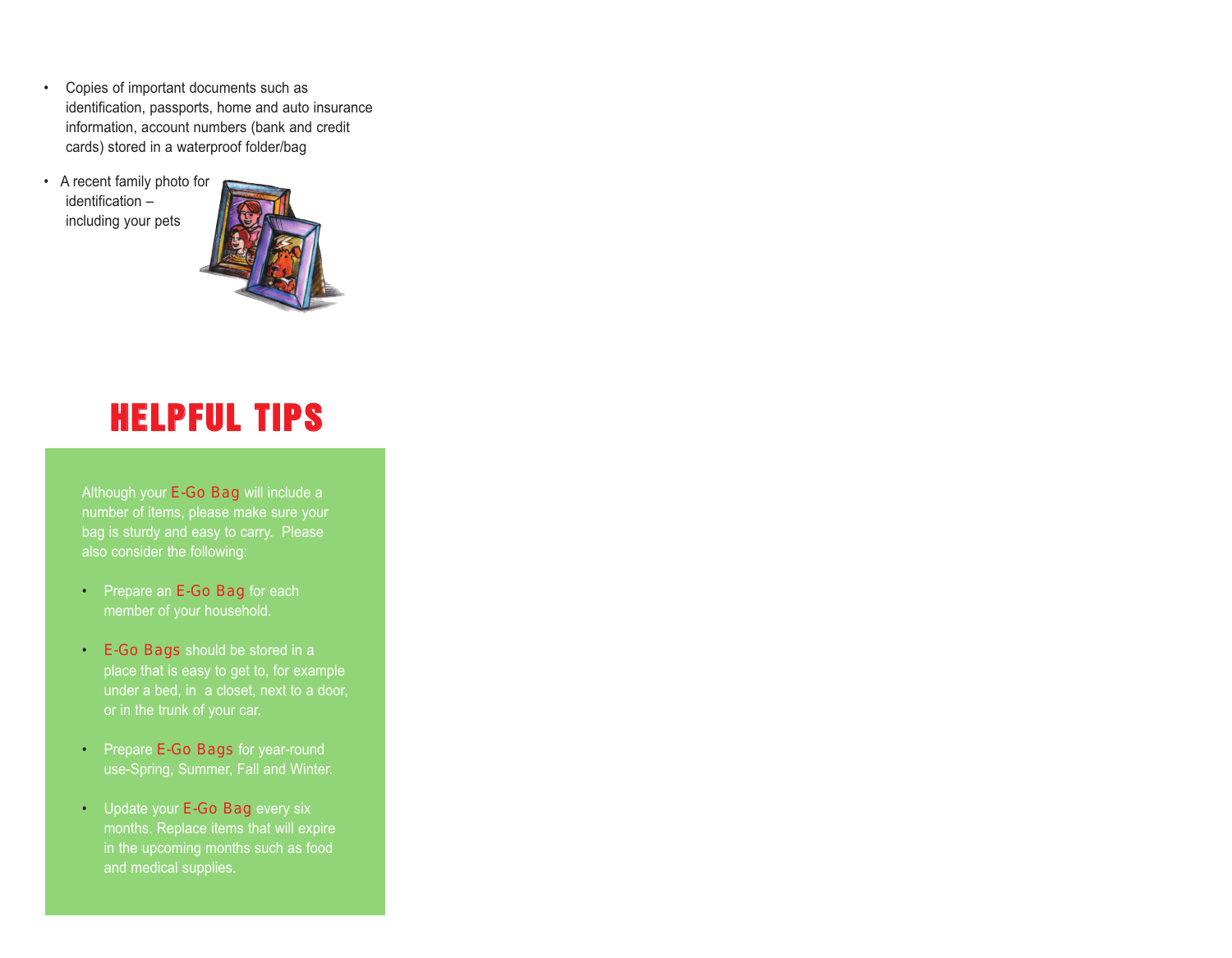## **E-SUPPLY KIT**

Not all disasters require evacuation. Your local Emergency Management Officials may instruct you to stay home for an extended amount of time. This is known as Shelter-in-Place. Be prepared for Shelterin-Place by creating an Emergency Supply Kit (E-Supply Kit). Make sure your E-Supply Kit has enough food and supplies for three days for each member of your household.

This kit should contain the following items:

- Bottled water: 1 gallon per person per day for drinking and hygiene
- Food that doesn't spoil easily such as dried fruit, nuts, and peanut butter
- Food that comes in easy to open cans or pop top containers like fruit and canned meat
- Items for family members with special needs (children, seniors, people with disabilities) such as canes, walkers, diapers and formula
- Essential items for pet care: water, food, updated medical records including vaccinations such as Rabies, leashes, crates and carriers
- Prescription medication for a week and paper copies of your prescriptions
- An extra pair of glasses and/ hearing aid
- First Aid Kit (include bandages, hand sanitizer, gloves, ointment, pain reliever (ibuprofen) and ice packs)
- Personal hygiene items (include soap, wipes, toilet paper, feminine hygiene products, toothbrush and toothpaste)
- Plain liquid bleach for sanitation and water purification
- Plastic garbage bags for waste
- Warm clothes, rain gear and hats
- Sturdy shoes/boots
- Blankets/sleeping bags
- Flashlight with working batteries